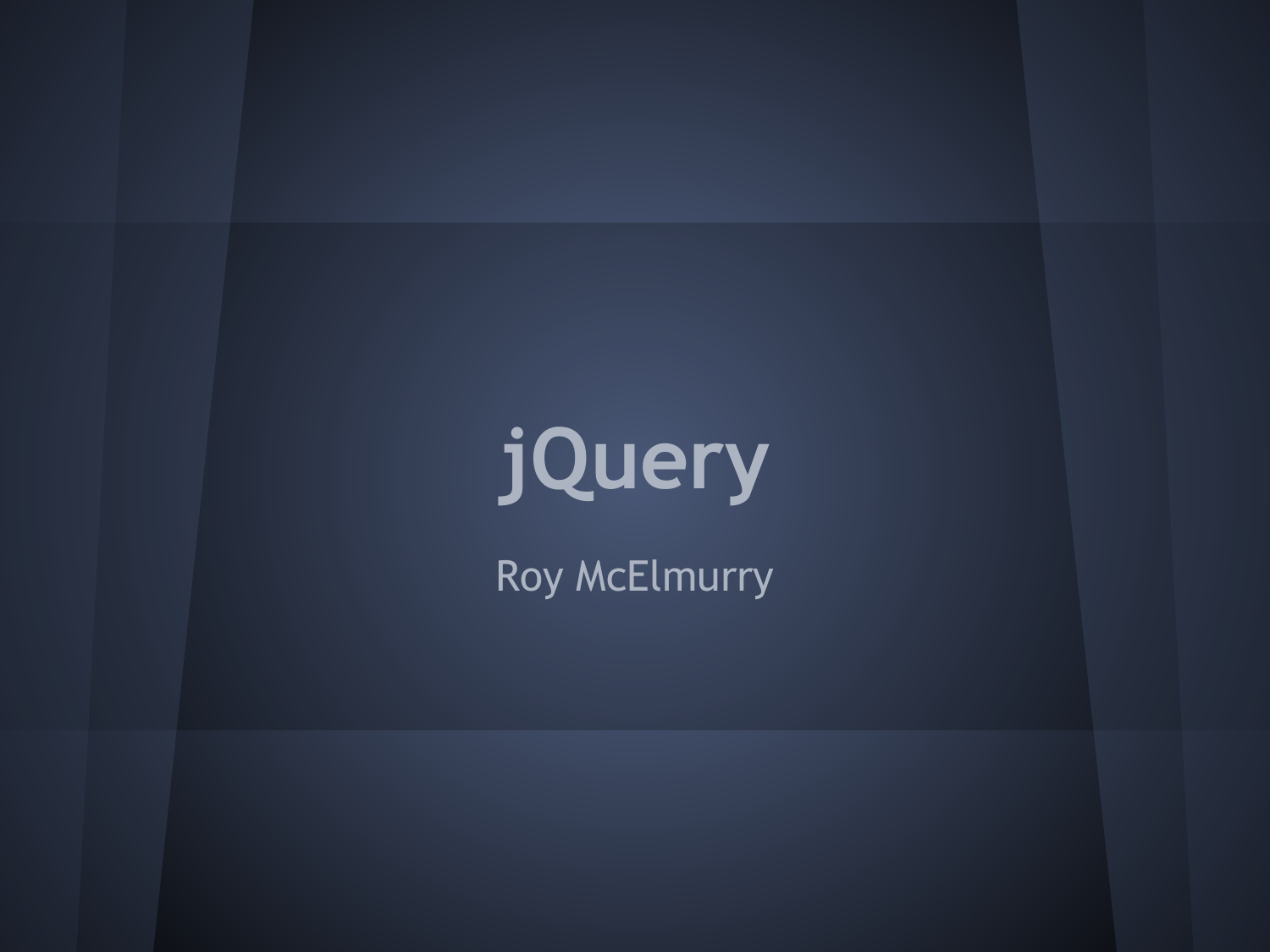#### **jQuery**

#### jQuery is a popular javascript framework like prototype. So why then do we learn Prototype in class?

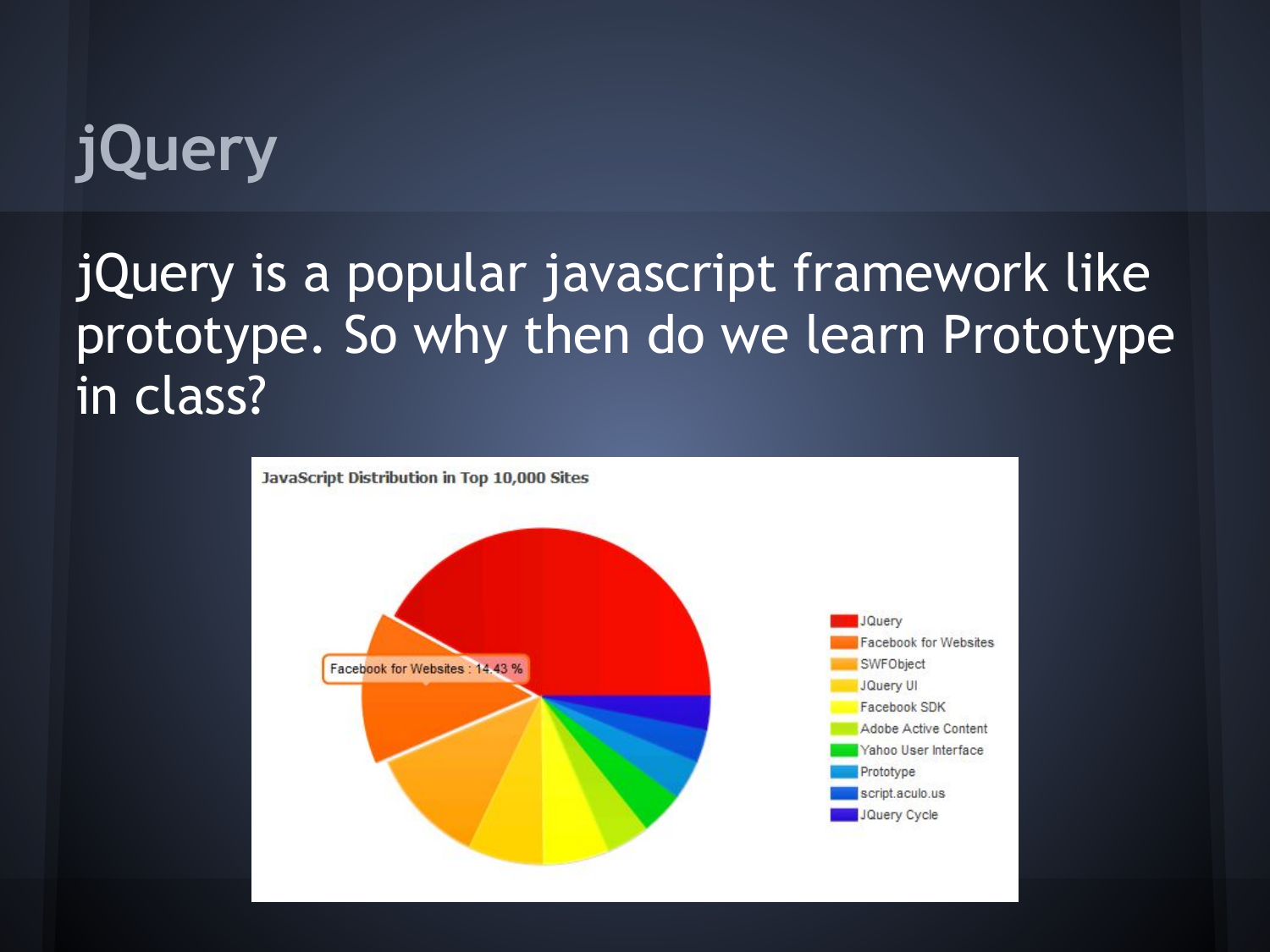## **Bread and Butter: \$(), or jQuery()**

This is very different from prototype's \$ function.

If this confuses you or you need prototype as well, you can try using [jQuery's noConflict\(\)](http://api.jquery.com/jQuery.noConflict/) method or use the jQuery() function instead.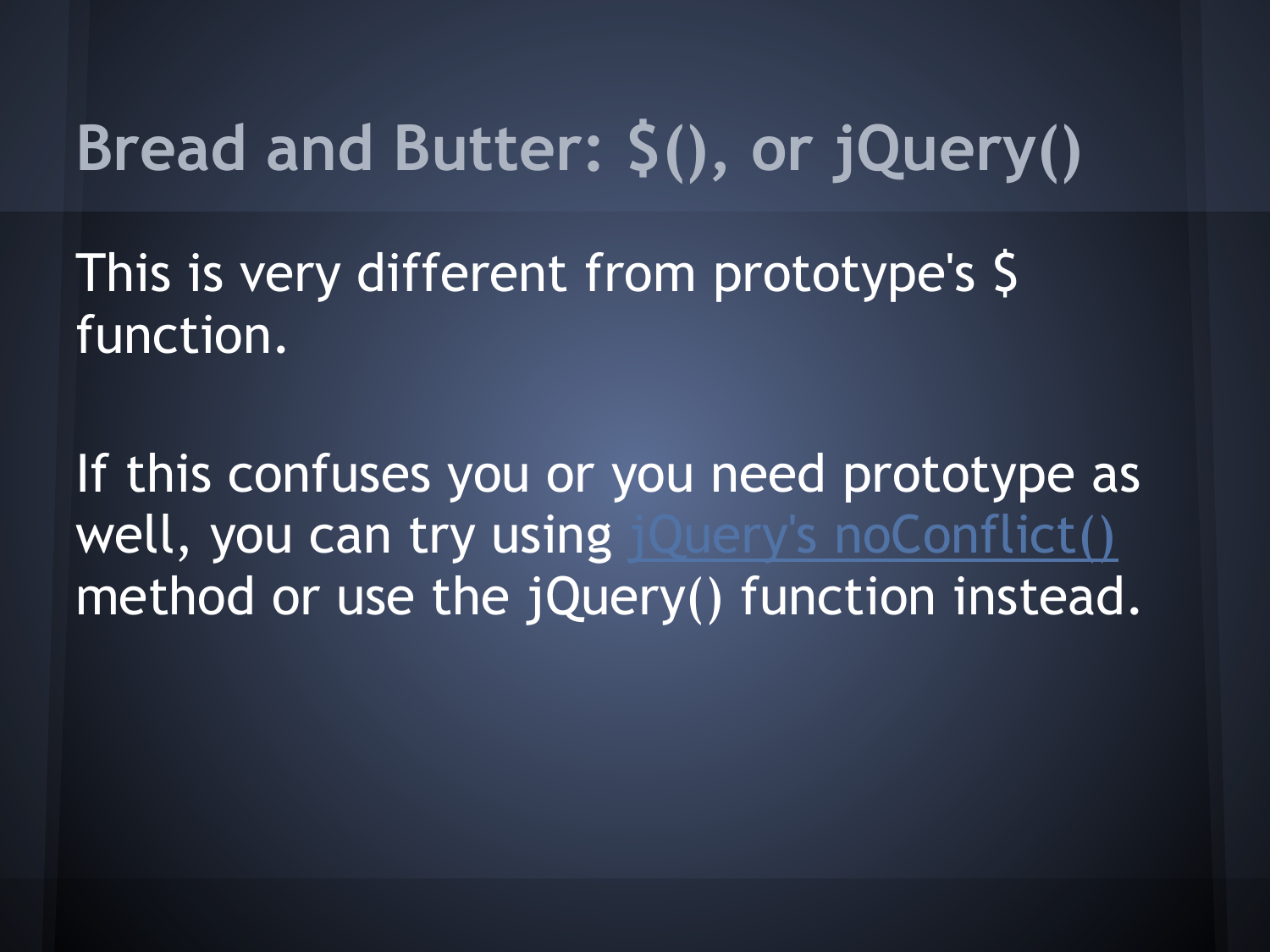#### **\$() - Existing dom object**

Calling \$ with a DOM object gives the DOM object all the extra functionality of jQuery DOM objects.

var element = document.getElementById ('main'); var element = \$(element); // Now we can call jQuery methods on element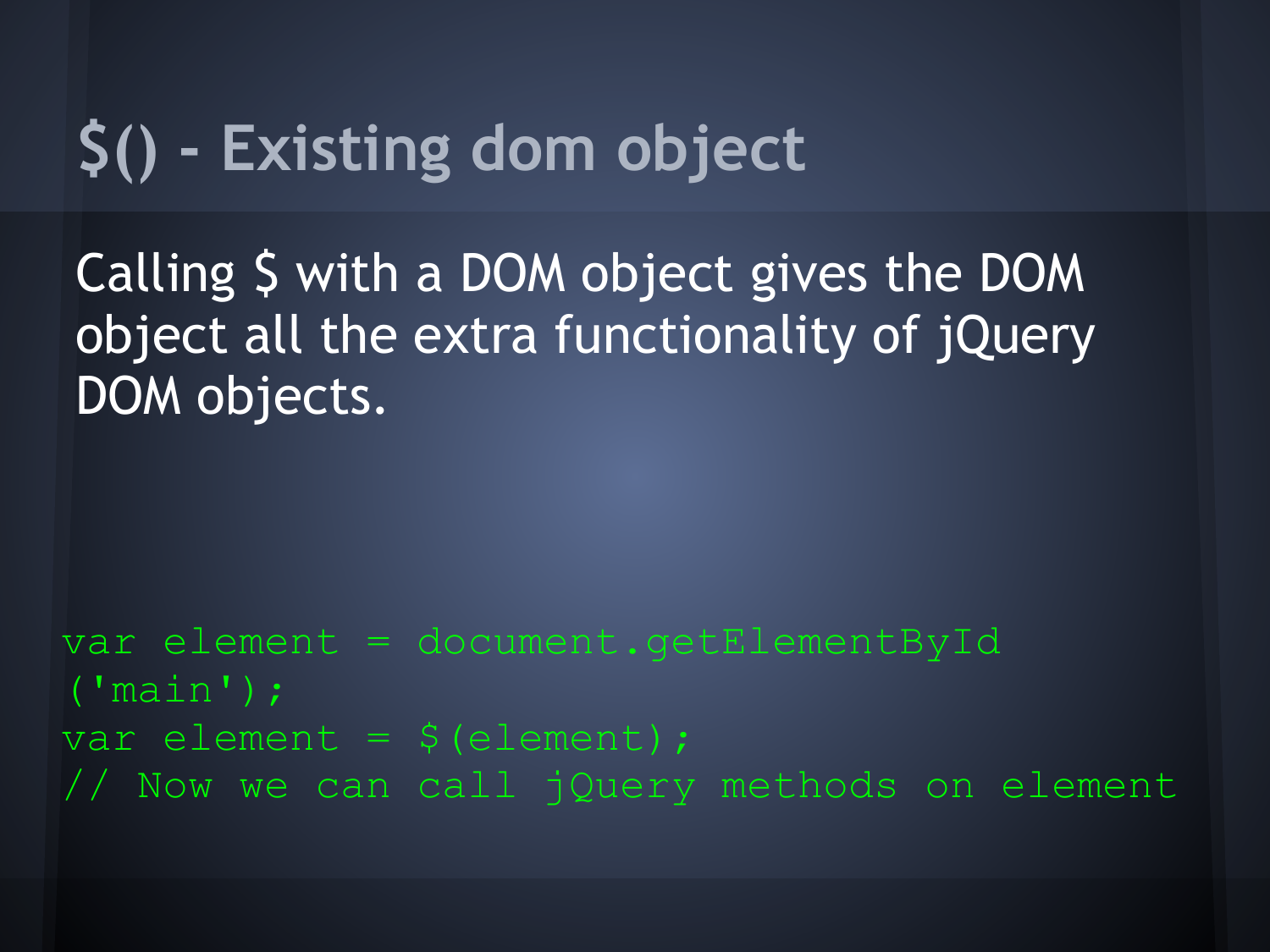## **\$() - Selector String**

Calling \$ with a css selector returns an array of jQuery DOM objects in the same way that document.querySelectorAll().

var a1 = document.querySelectorAll('.small');  $var a2 = \frac{1}{2}$  ('.small'); // Same set of elements are found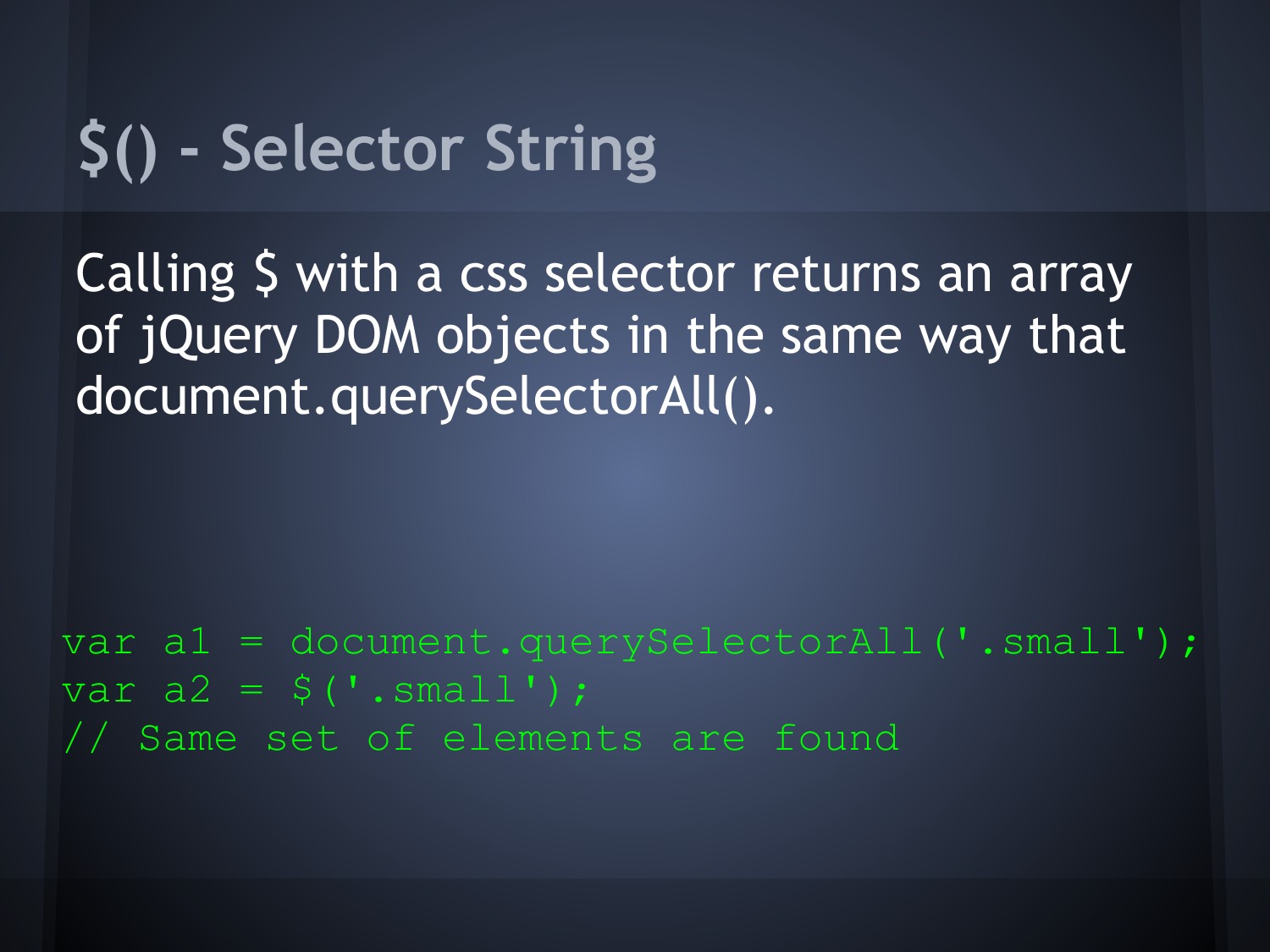## **\$() - Tag String**

Calling \$ with a string that looks like html builds a new jQuery DOM object and returns it to you.

```
var p1 = \frac{1}{9} ('<p>');
var p2 = \frac{1}{2} ('<p>Text in here</p>');
var ul = $('{<}ul{>}{<}l{i>}s1s1s!{<}l1i{>}{<}l1i{>};
```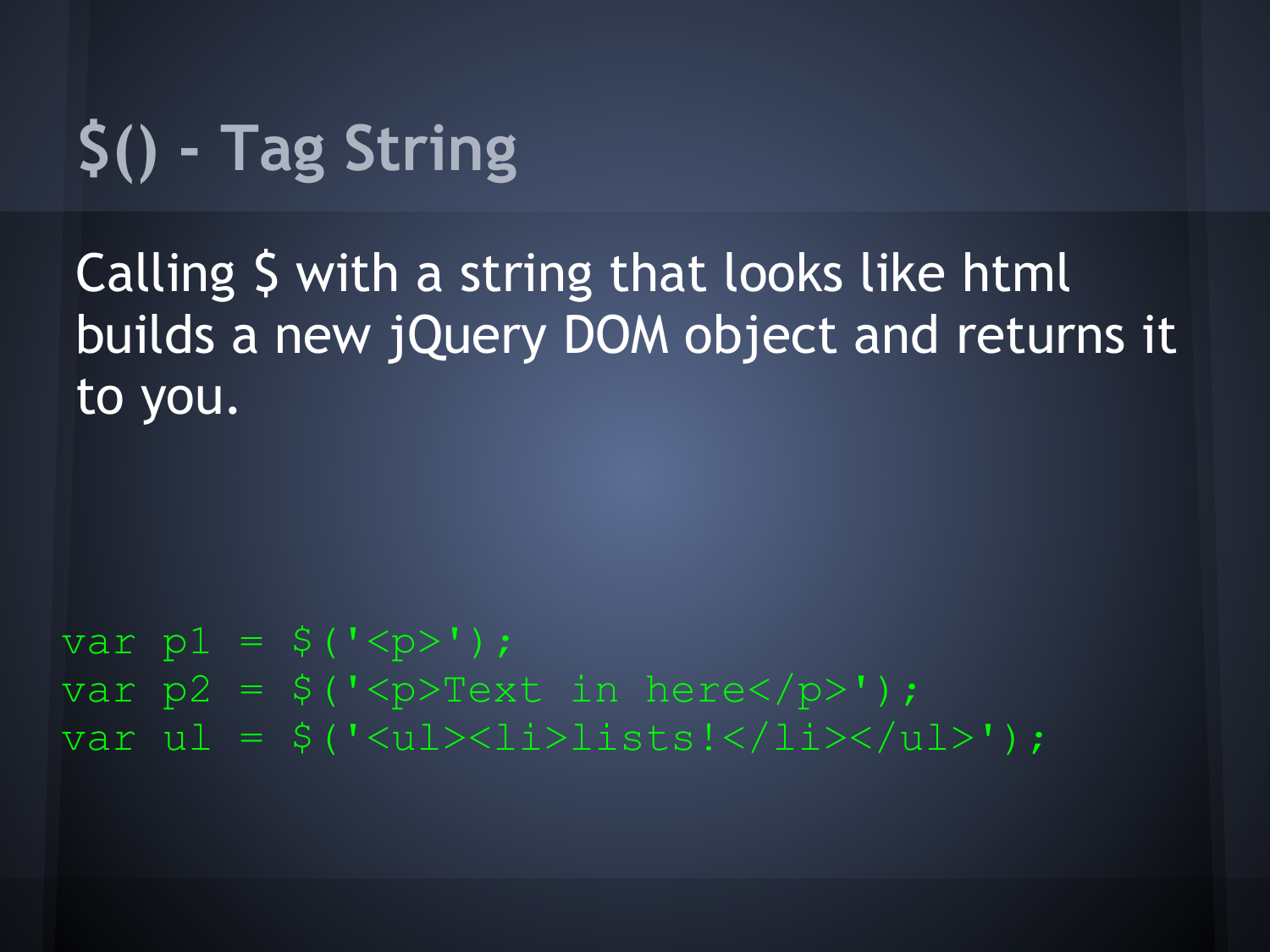#### **\$ - Selector String Context**

You can perform selector calls with an optional second parameter which tells \$ to search in that element rather than the whole page.

var list =  $$('#list')$ ; var elements = \$('li', list);

// This is also equivalent to var elements = list.find('li');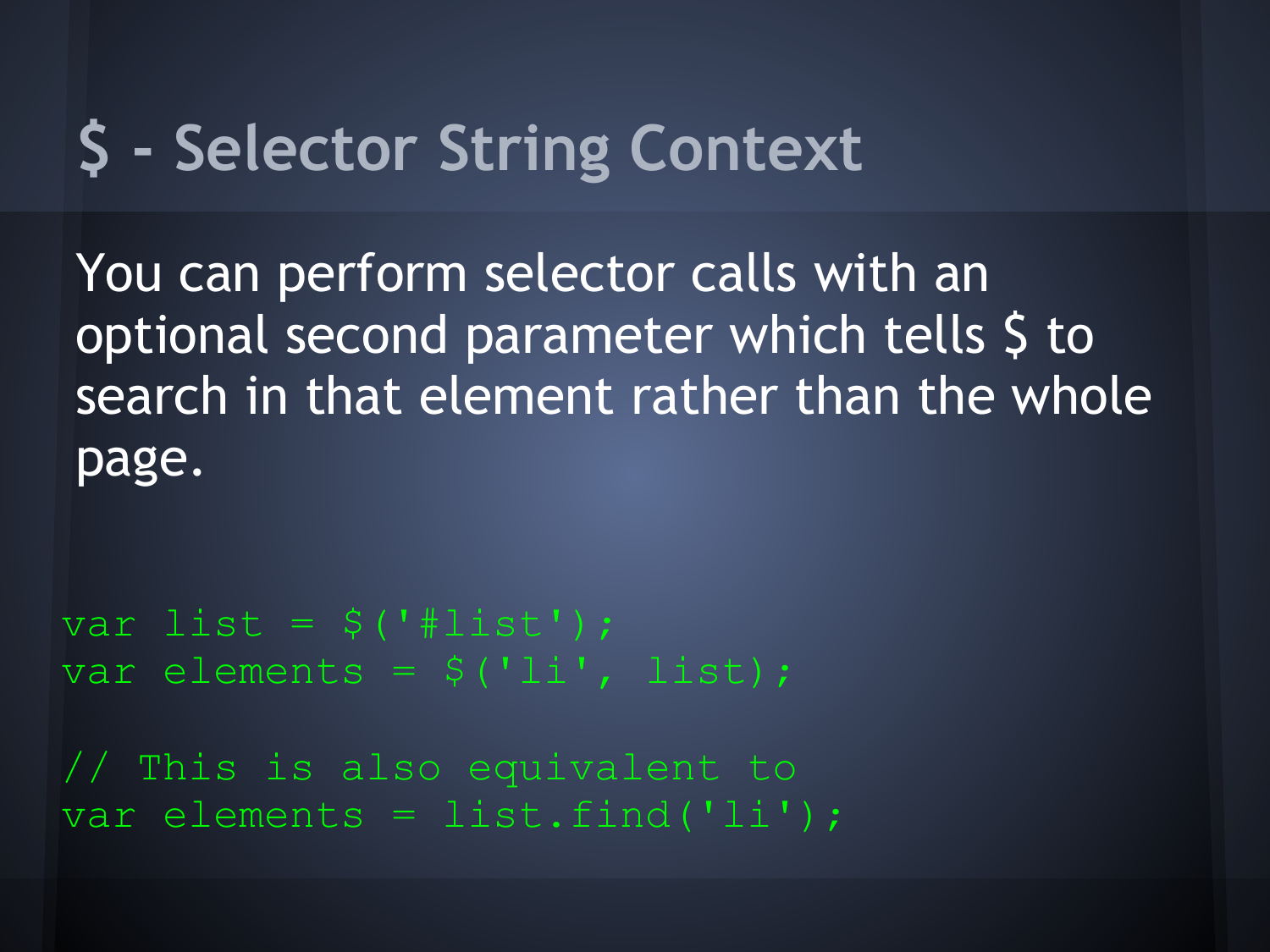#### **\$(document).ready()**

This is similar to window. onload but helps handle some inconsistencies across browsers.

\$(document).ready(function() { // Put your main code here });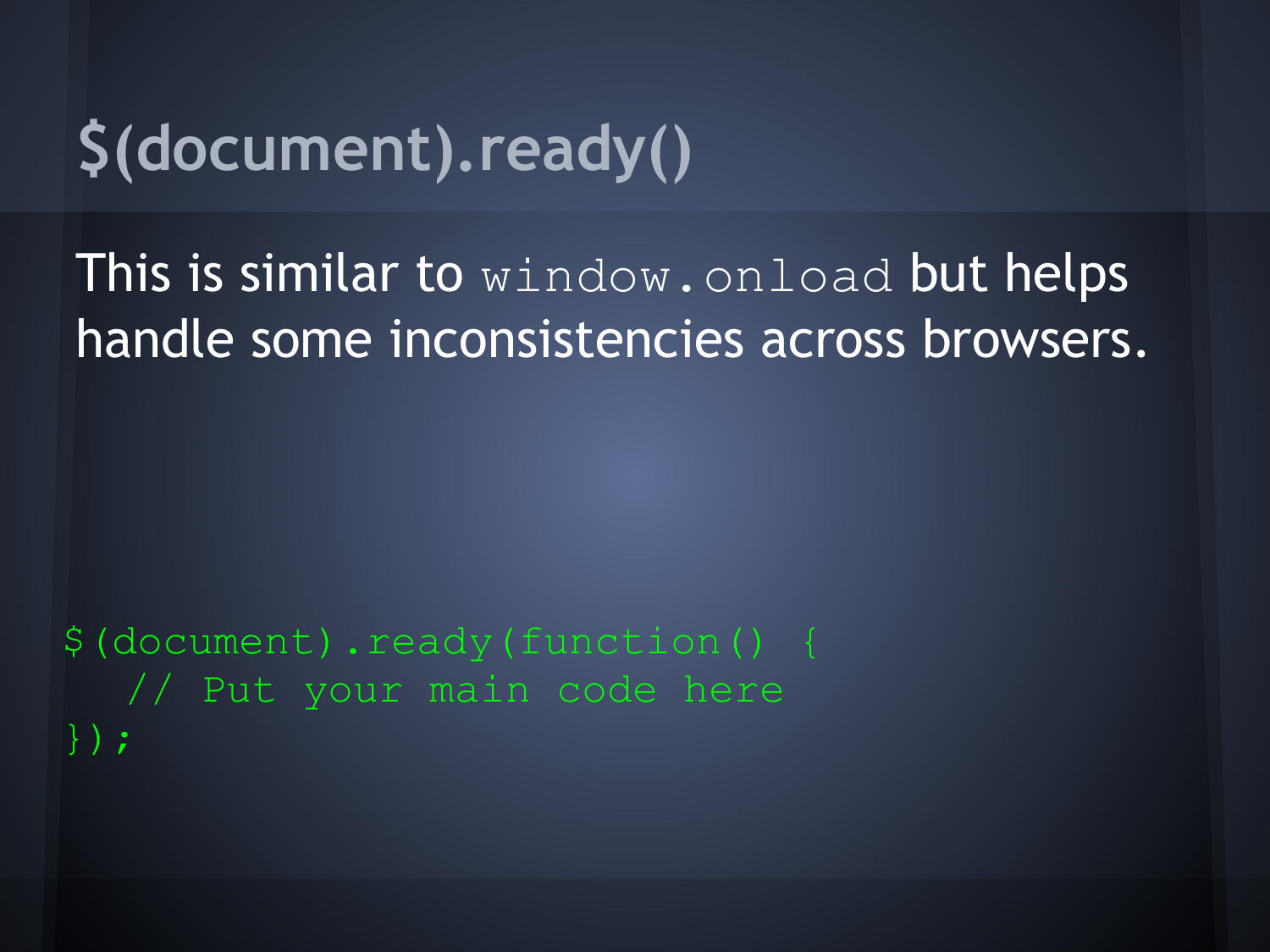#### **[Traversing DOM methods](http://api.jquery.com/category/traversing/)**

- children()
- parent()
- parents()
- $\bullet$  each()
- sibling()
- $\bullet$  last()
- first()
- $\bullet$  next()
- $\bullet$  not()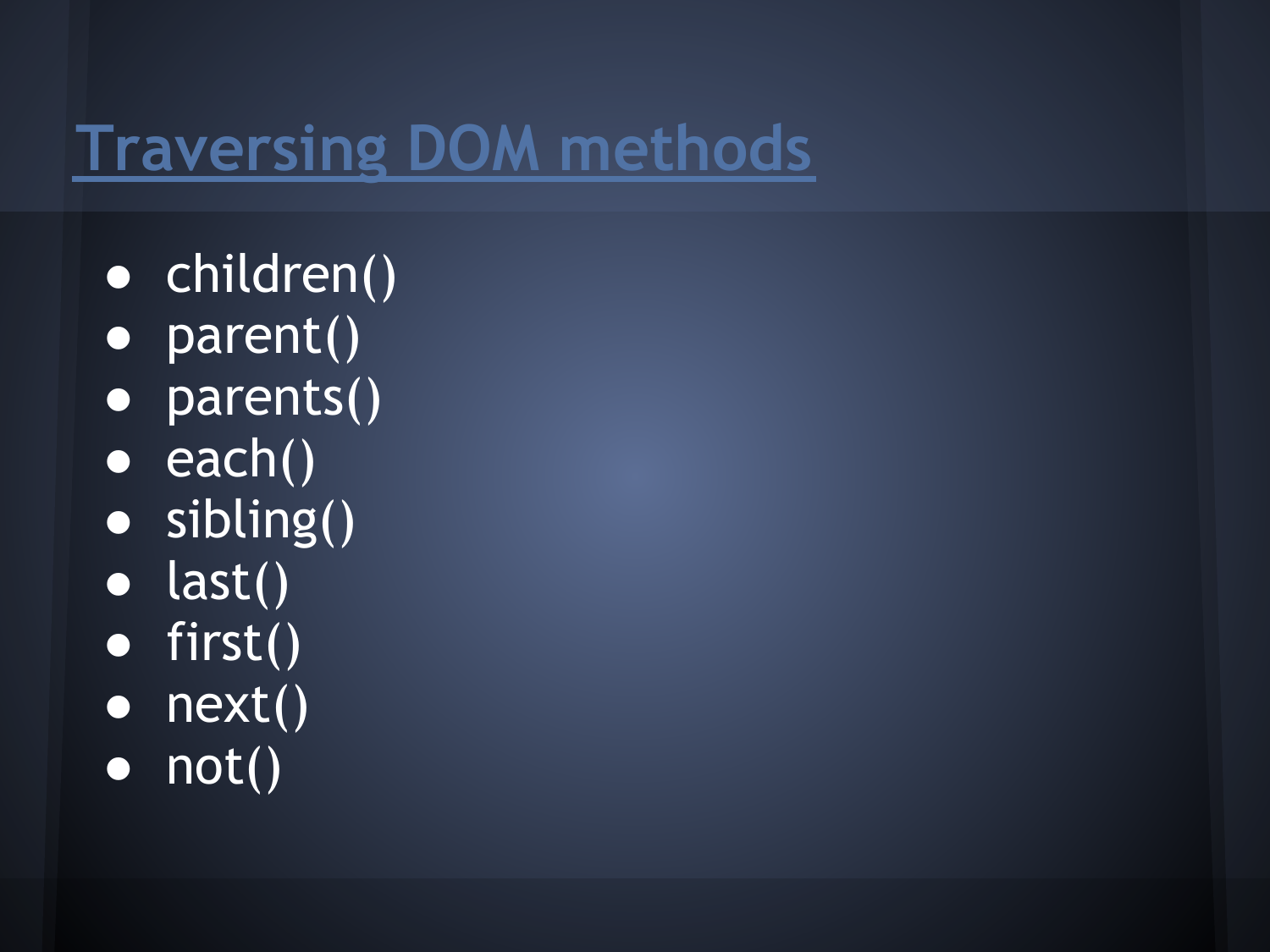#### **[Manipulating DOM methods](http://api.jquery.com/category/manipulation/)**

- $\bullet$  width()
- height()
- outerWidth()
- outerHeight()
- $\bullet$   $CSS()$
- $\bullet$  attr()
- $\bullet$  text()
- $\bullet$  html()
- $\bullet$  val()
- addClass()
- append(elem)
- appendTo(elem)
- prepend(elem)
- prependTo(elem)
- after(elem)
- before(elem)
- remove()
- replaceAll(elems)
- wrap()
- unwrap()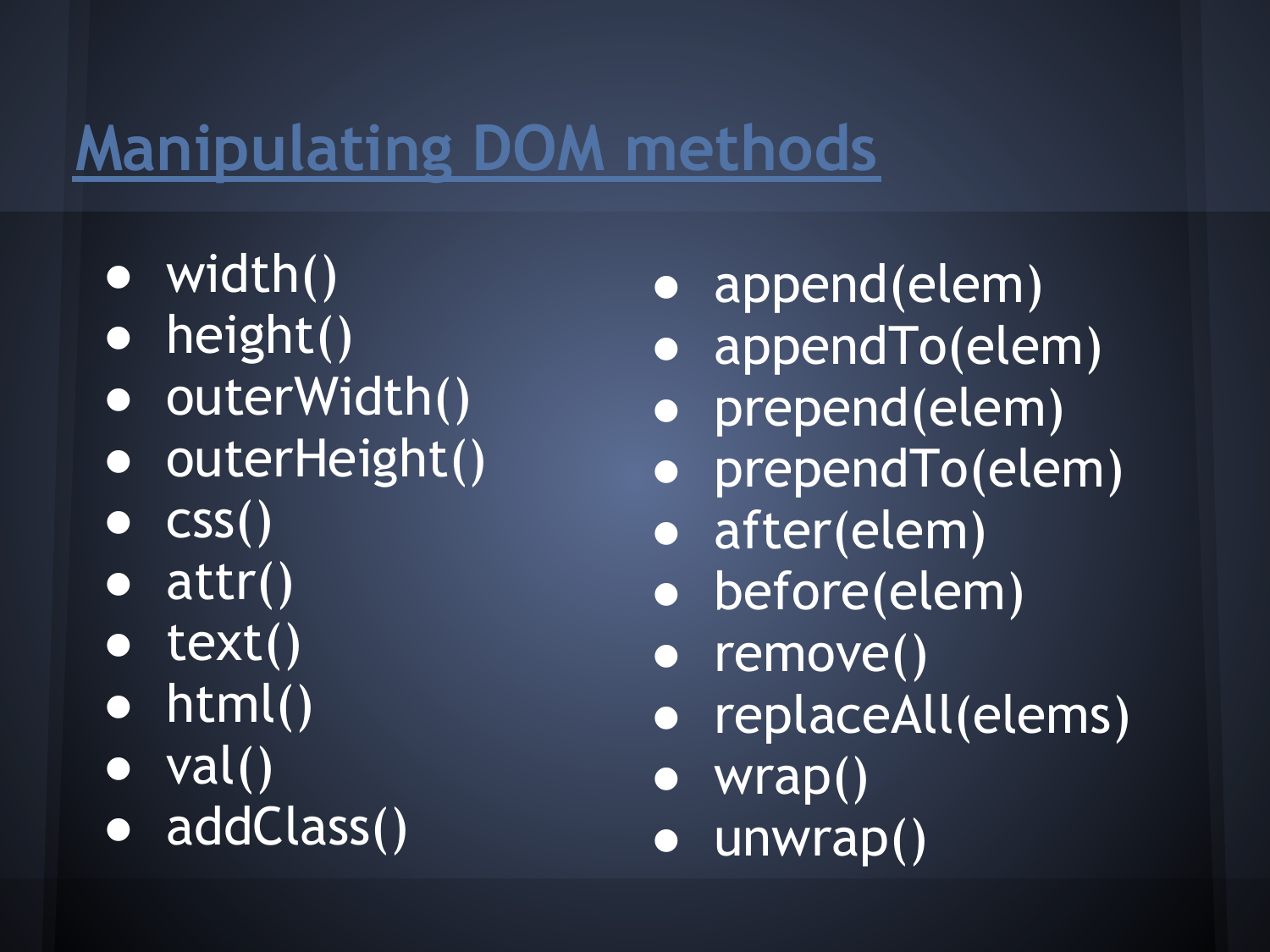## **Chaining**

\$ always returns an array of elements and methods operate on either every element when appropriate or just the first.

var ps =  $\hat{S}$  ('p'); ps.css('backgroundColor', 'green'); // what will happen if there are many <p> tag // on the page?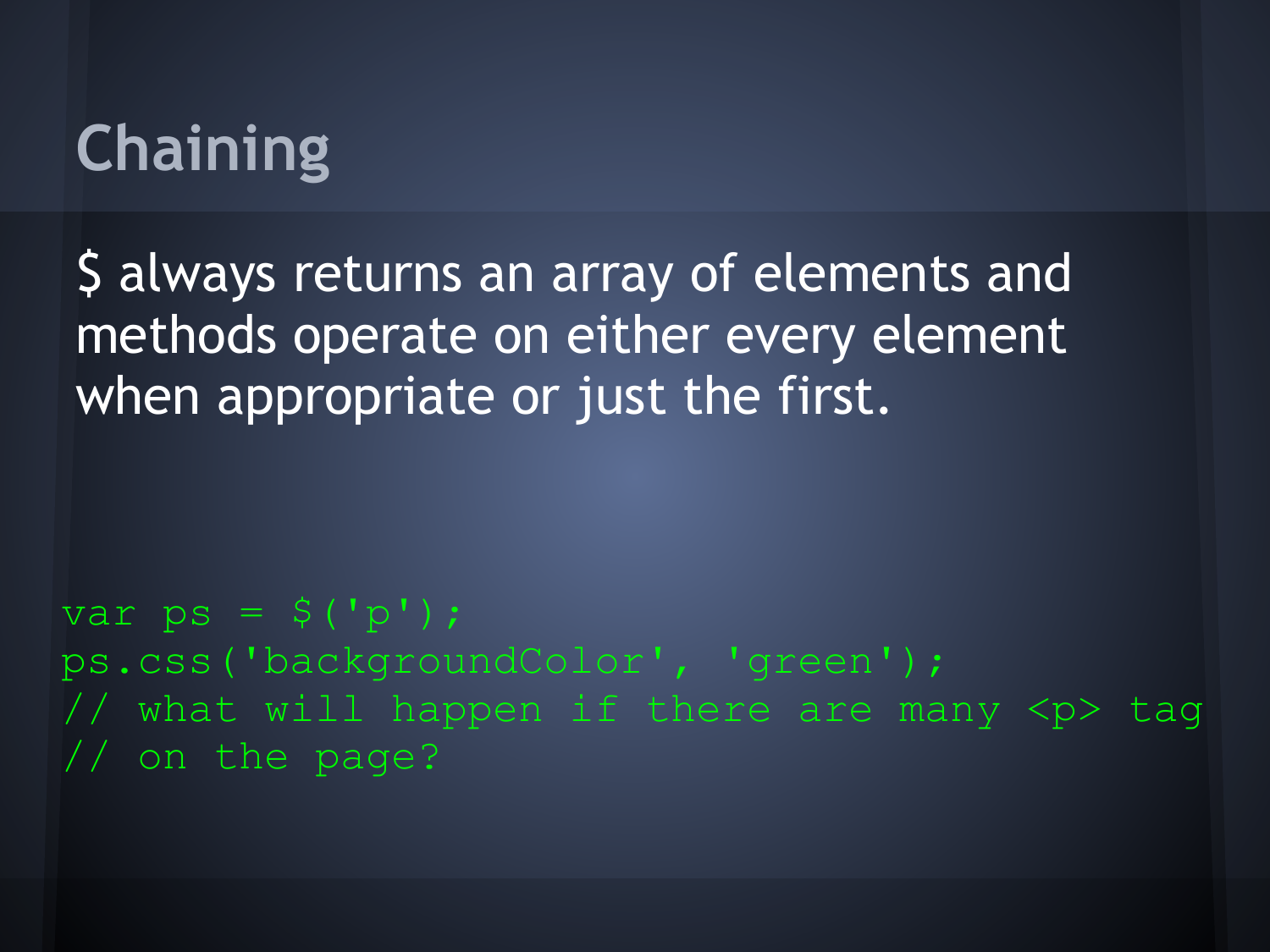#### **Events**

- $\bullet$  click()
- change()
- focus()
- hover()
- mouseover()
- mouseout()
- toggle()

Supply a function to set an event handler

Supply nothing to invoke the event!

Toggle is awesome, it gives you alternating behavior.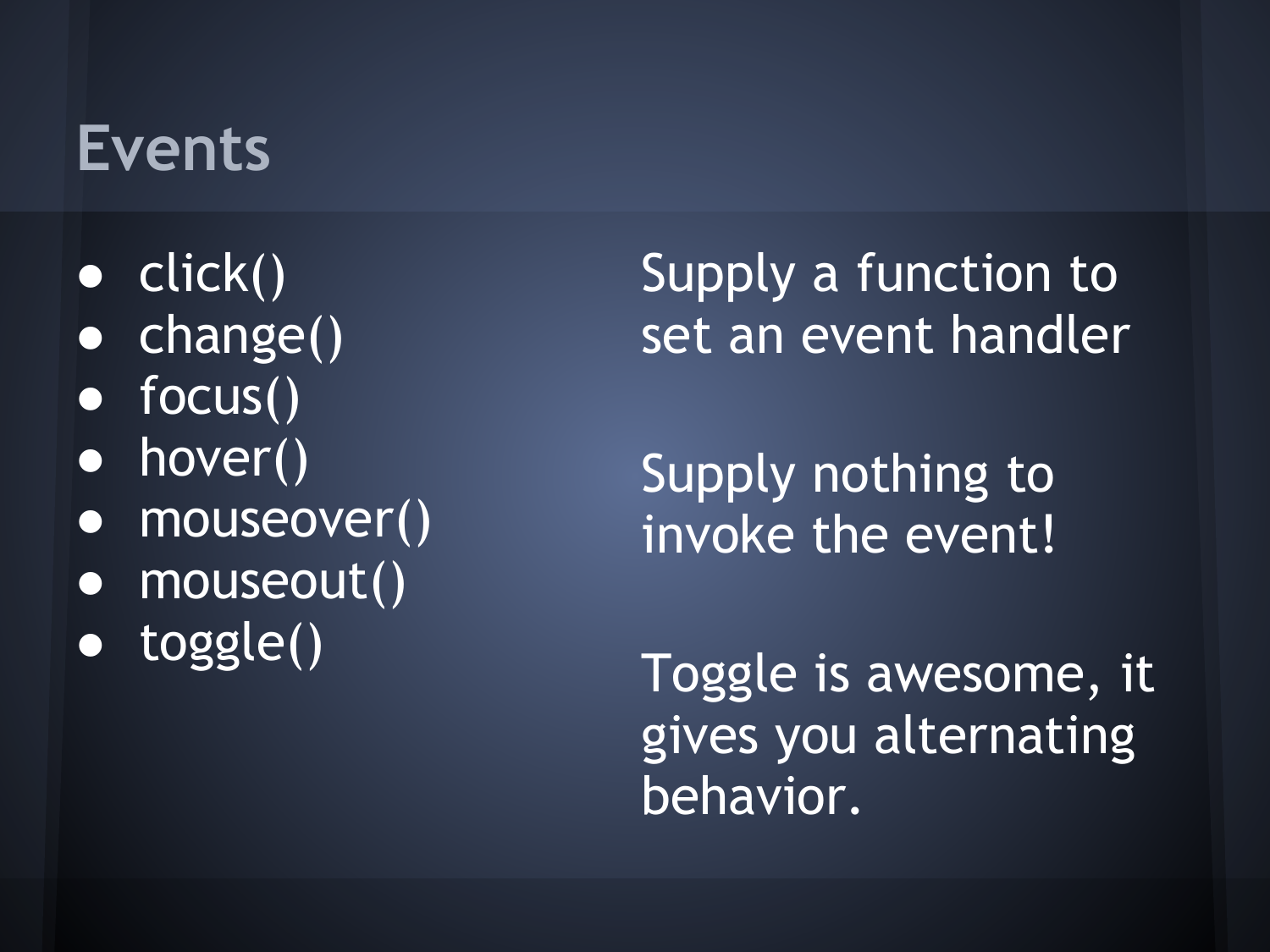## **\$.each**

For each loops are broken in javascript, they loop over the keys....

\$.each() takes a function and gives it both the key and the value as its first two parameters.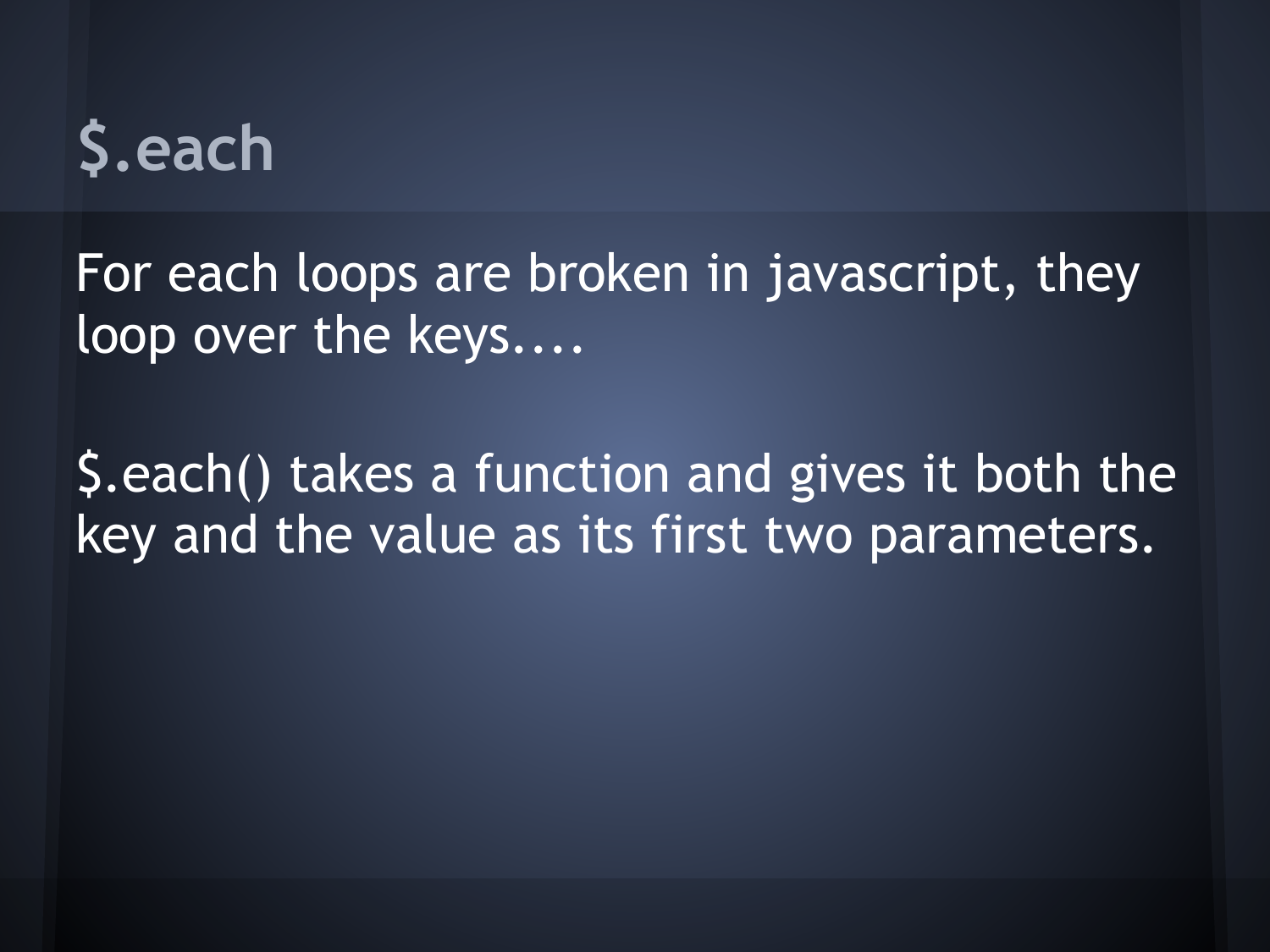#### **AJAX**

jQuery gives you a nice wrapper around AJAX.

```
$.ajax({
  url: "someURL.php",
  type: "POST",
  data: {},
  dataType: "xml"
}).done(function(data) {
  // Do stuff with data
}).fail(function(xhr, status) {
  // Respond to an error
});
```